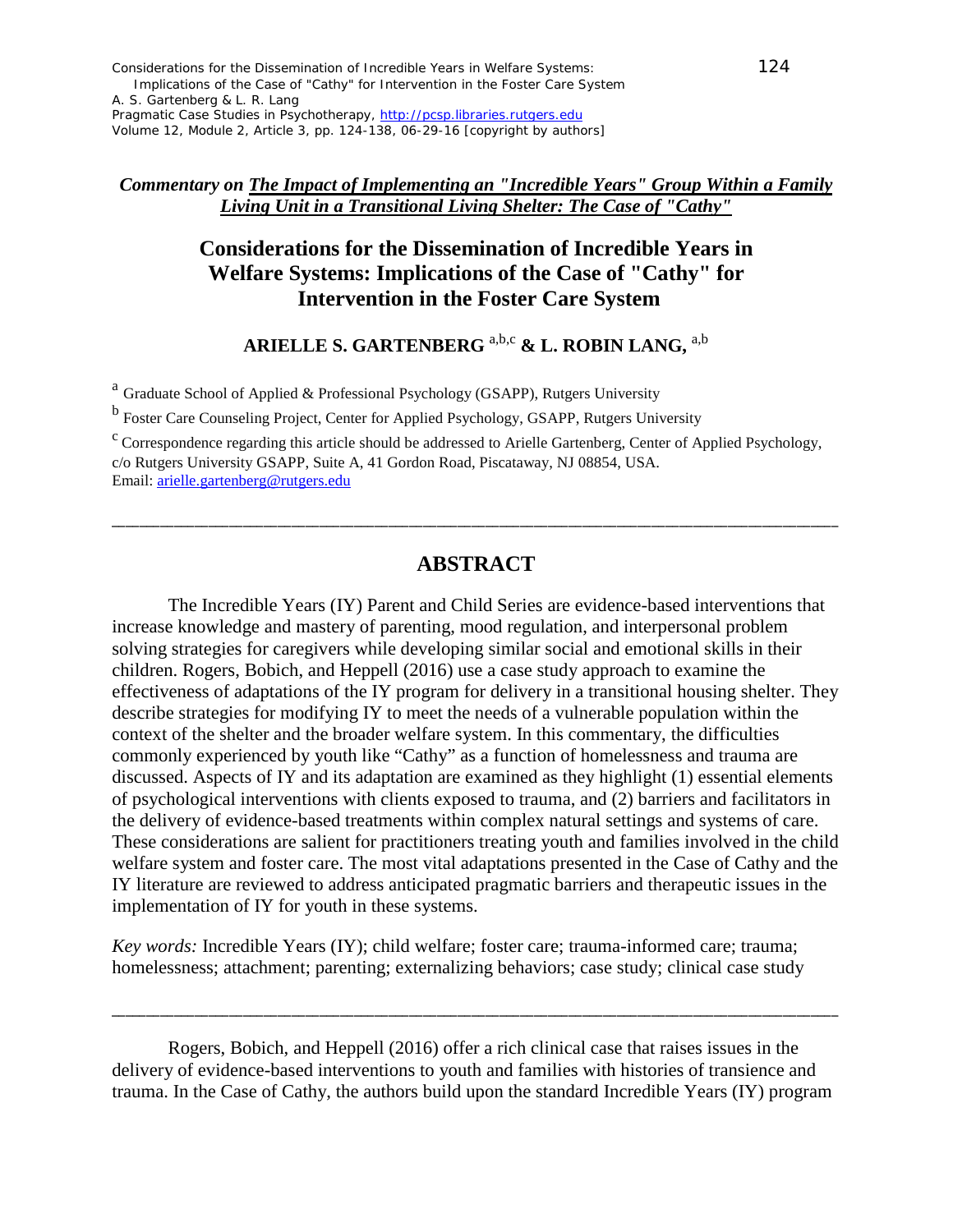Considerations for the Dissemination of Incredible Years in Welfare Systems: 125 Implications of the Case of "Cathy" for Intervention in the Foster Care System

A. S. Gartenberg & L. R. Lang *Pragmatic Case Studies in Psychotherapy*, [http://pcsp.libraries.rutgers.edu](http://pcsp.libraries.rutgers.edu/)

Volume 12, Module 2, Article 3, pp. 124-138, 06-29-16 [copyright by authors]

and integrate recommendations for treatment within the child welfare system to effect inspiring change in 4-year-old Cathy, her mother, Ms. Z, and their relationship. Similar to Cathy and Ms. Z, many families involved with child welfare systems have been exposed to trauma, poverty, and instability—risk factors that strain parent-child attachments and hinder the acquisition of adaptive behavioral, social, emotional, and academic skills. In this commentary, we discuss the common experiences of adversity among this family and others in transitional housing or the child welfare system. In light of their trauma histories (i.e., Ms. Z's history of relationship violence, Cathy's potential exposure to domestic violence, unstable housing in early years), we summarize best practices for trauma-informed care and trauma-informed systems, review the important adaptations in Cathy's case, and discuss broadly the benefits of these adjustments for families with similar histories and presenting problems.

### **HOMELESSNESS AND FOSTER CARE**

#### *Trends*

There is a high crossover between homelessness and foster care (Zlotnick, 2009). Studies of homeless families suggest that 24% are involved in the foster care system, and homeless youth are 34 times more likely to enter the foster care system than same-age peers in the United States (Children's Bureau, 2005). In a longitudinal cohort study of families involved in child welfare services in a U.S. city, 64% of youth whose mothers experienced homelessness at least once were involved in the foster care system, compared to 39% of other low-income mothers and 39% of all other mothers included in the child welfare sample (Culhane, Webb, Grim, & Metraux, 2003). This is consistent with an earlier study of a foster care system in California, in which nearly 49% of randomly selected foster care children had been removed from homeless parents (Zlotnick, Kronstadt, & Klee, 1998).

The experiences of homeless and foster care youth can be similar in many ways. Although a causal relationship between homelessness and foster care involvement has not been established, there is a consistent bidirectional relationship between these conditions. They often result from exposure to similar adversities and elevate risk for common psychosocial difficulties. For instance, Aratani (2009) and Zlotnick (2009) summarize literature on the themes of trauma, poverty, mental health, and substance abuse in cycles of homelessness in families, factors which represent risk and reasons for involvement in the foster care system. Although Cathy had not been involved in foster care, Rogers and colleagues (2016) emphasize the risk associated with homelessness, including exposure to parental psychopathology, inadequate support systems, family problems, parental loss, violence, school and placement disruptions, and exposure to violence (Menke, 1998; Obradović, 2010). Children who are homeless or involved in the foster care system are more likely than their same-age peers to experience difficulties and delays in multiple areas of functioning, including in the behavioral, social, emotional, and academic arenas (Anooshian, 2005; National Center on Family Homelessness, 1999, 2009, 2011; Lee et al., 2010; National Coalition for the Homeless; 2009; Neiheiser, 2015; Pecora, Jensen, Romanelli, Jackson, & Ortiz, 2009; Pilowsky 1995; Ehrle & Geen 2002; Ehrle, Geen, & Clark 2001).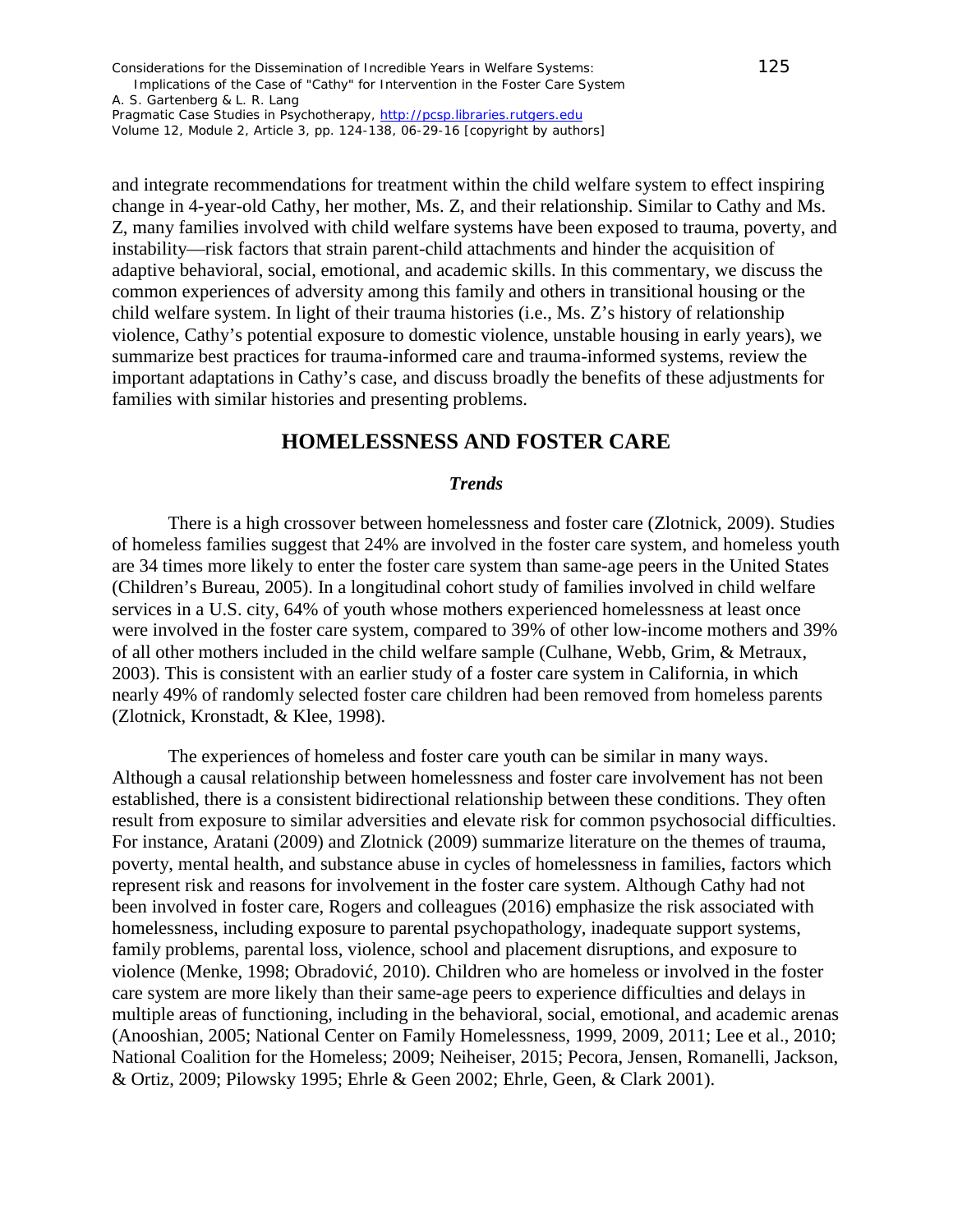Considerations for the Dissemination of Incredible Years in Welfare Systems: 126 Implications of the Case of "Cathy" for Intervention in the Foster Care System

A. S. Gartenberg & L. R. Lang

*Pragmatic Case Studies in Psychotherapy*, [http://pcsp.libraries.rutgers.edu](http://pcsp.libraries.rutgers.edu/) Volume 12, Module 2, Article 3, pp. 124-138, 06-29-16 [copyright by authors]

Youth in the child welfare system exhibit significantly greater psychological difficulty compared to youth with similar backgrounds (Kortenkamp & Ehrle, 2002; Pilowsky, 1995) and youth in the general population (Pecora, Jensen, Romanelli, Jackson, & Ortiz, 2009). Compared to youth living with high risk parents, children in the child welfare system are more likely to have emotional and behavioral problems and less likely to be engaged in school and social activities (Kortenkamp & Ehrle, 2002; Pilowsky, 1995). There are consistently disproportionate rates of psychopathology among youth currently and formerly in foster care. In a national survey on the mental health needs of youth involved in child welfare, nearly 48% of children and adolescents in foster care exhibited clinically significant emotional or behavioral problems (Burns et al., 2004). Youth in foster care are more likely to have at least one lifetime diagnosis compared to the general population. Accordingly, rates of PTSD and various internalizing and externalizing conditions are higher among foster care children than their same-age peers (Grayson, 2012; Pecora et al., 2009). These trends underscore the need for youth in these systems to have access to high quality mental health services.

Studies on the mental health of youth in foster care reflect not only the high demand for quality services, but also significant barriers to accessing them. Recent statistics show that most states fail to meet the psychological needs of victims of abuse and neglect in foster care (Huber & Grimm, 2004). The National Study of Child & Adolescent Well-Being revealed that youth in the child welfare system utilize more psychological services than youth in the general population. Still, 75% of children who were involved in the system due to abuse or neglect and demonstrated clinically significant impairment had not received treatment within a year of the abuse or neglect investigations (Stahmer et al., 2005). Mental health services are not readily available, and the services provided are not necessarily evidence-based (Cosgrove, Frost, Chown, & Anam, 2013; Webster-Stratton & Reid, 2010).

#### *Barriers to Treatment*

There are unique barriers to providing care to foster care youth and youth at risk of removal. Some challenges relate to the training, knowledge, and capacities of practitioners, caseworkers, and resource parents. For instance, service providers and families may have limited knowledge of evidence-based treatments. Despite awareness of best practices, implementation and consultative support and training might be hindered by the overall lack of resources in welfare systems (Grayson, 2012). Further, difficulty engaging parents and caregivers presents an impactful barrier to treatment. Parents of children with conduct problems might be unable to participate in treatment due to life stress, their own psychopathology, or lack of motivation to trust and engage in systems of care. These factors might also preclude caregivers from utilizing strategies discussed in therapy or recommended by practitioners (Webster-Stratton & Reid, 2003). Providers and parents might also confront challenges in engaging children. Youth who have experienced abuse, neglect, abandonment or other losses often develop insecure styles of attachment and may be slow to trust adults and their actions, such as praise (Webster-Stratton & Reid, 2003).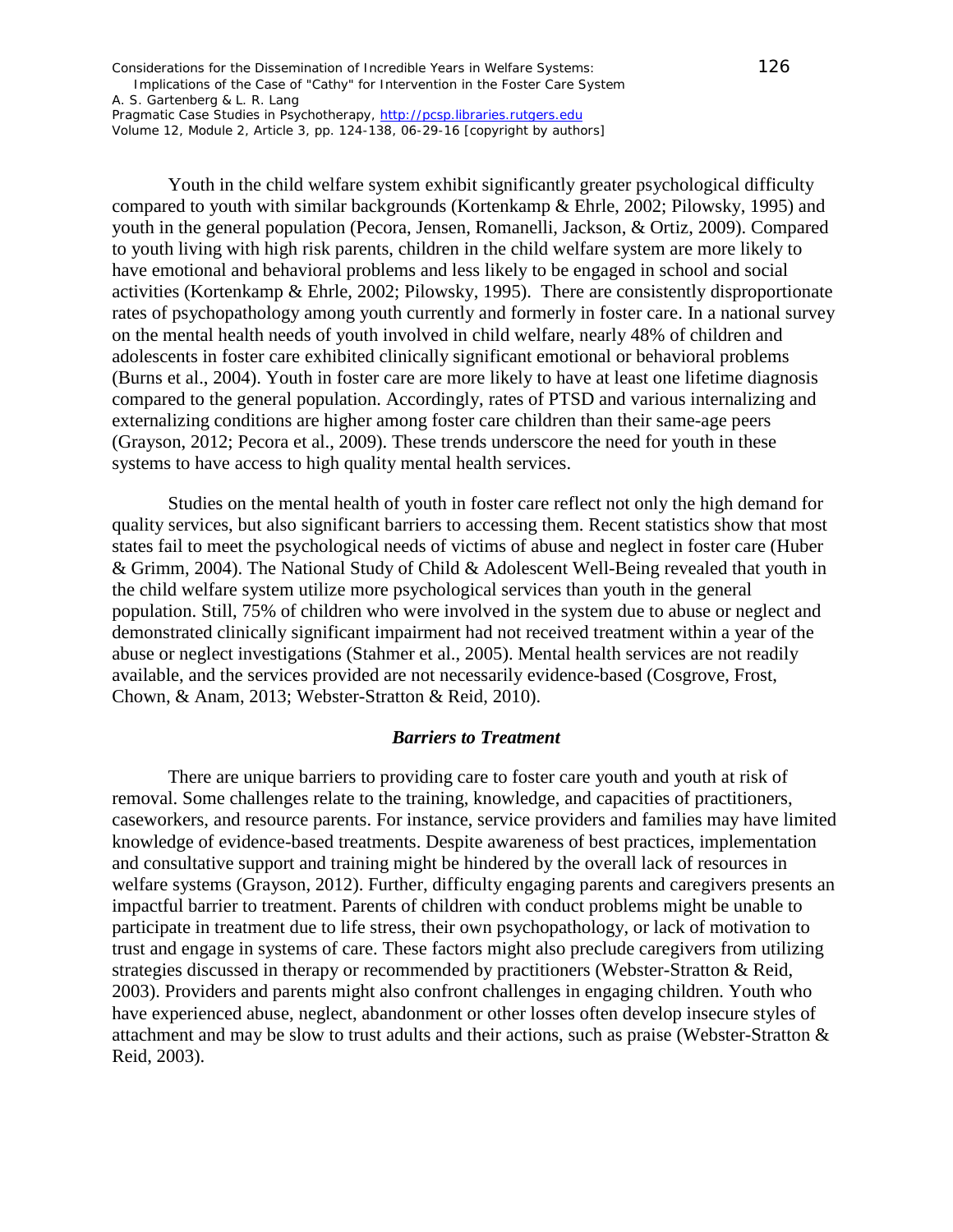Considerations for the Dissemination of Incredible Years in Welfare Systems: 127 Implications of the Case of "Cathy" for Intervention in the Foster Care System

A. S. Gartenberg & L. R. Lang *Pragmatic Case Studies in Psychotherapy*, [http://pcsp.libraries.rutgers.edu](http://pcsp.libraries.rutgers.edu/)

Volume 12, Module 2, Article 3, pp. 124-138, 06-29-16 [copyright by authors]

Related barriers to accessing quality care includes inadequate screenings and needs assessments; the complexity of children's needs; limited coordination amongst providers and between resource and birth parents; insufficient financial resources and a paucity of care options; and instability in placements (Austin, 2005; Grayson, 2012; Horwitz, Owens & Simms, 2000; Landsverk, Burns, Stambaugh, & Rolls Reutz, 2006; Marshall, 2004; McMillen et al., 2004; Rosenkranz, 2006; Rubin et al., 2004; Zima, Bussing, Crecelius, Kaufman, & Belin, 1999). Thus, awareness, access, and engagement are difficult for many involved in children's treatment.

Some aspects of the broader systems of care and related policies interfere with the delivery of quality services. For instance, many organizations target specific populations and are restricted by the client's current living status or expectations of grant funders. Children in homeless shelters or the foster care system might experience premature disruptions in their services or transitions in agencies and providers. For example, this can occur with the turnover of agency personnel. Turnover sometimes occurs quickly and with limited or no opportunity to process and prepare for the end of the therapeutic (or other) relationship. When homeless children enter foster care, or children in foster care exit the system (e.g., following reunification), they might be entitled to different types of services. Even when eligible for the same services, the agencies and providers responsible for care might change (Zlotnick, 2009). These situations can occur when services target specific populations or problem areas. For instance, some resources target youth and families in foster care, while others might target reunified families or families in transitional housing. Children in foster care might receive treatment with certain providers through a designated agency, but have to terminate and transition to new providers elsewhere once reunified. Such transfers are counter-indicated during periods of adjustment (e.g., reunification) when consistency in routine and connection to other attachment figures is particularly important.

Similarly, geographical and financial constraints hinder consistent access to quality care. Transient populations more vulnerable to disrupted services might experience delays and difficulties in initiating services at a new location (Zlotnick, 2009). Once treatment has ended due to changes in placement status, families might have to wait to initiate care through other agencies (e.g., due to waitlists, delays in referral and intake processes). Such disruptions represent barriers to treatment that are potentially more harmful for insecurely attached and traumatized children and parents, who might require more time and specialized care in order to feel safe in therapeutic settings.

The coordination of care providers is a key issue in the delivery of consistent and comprehensive care for families who have experienced homelessness, foster care involvement, or both. Families involved in child welfare services often have complex and varied needs. As such, they might be involved with multiple agencies and providers. Although families can benefit from exposure to professionals with various areas of expertise, their progress in treatment and access to services may be stymied by disagreements or insufficient communication and collaboration among providers. "Consequently, service dissemination can become confusing, duplicative, disjointed, fragmented, or forgotten" (Zlotnick, 2009, p. 322). Consistency and coordination of trauma-informed and family-focused care are particularly important for transient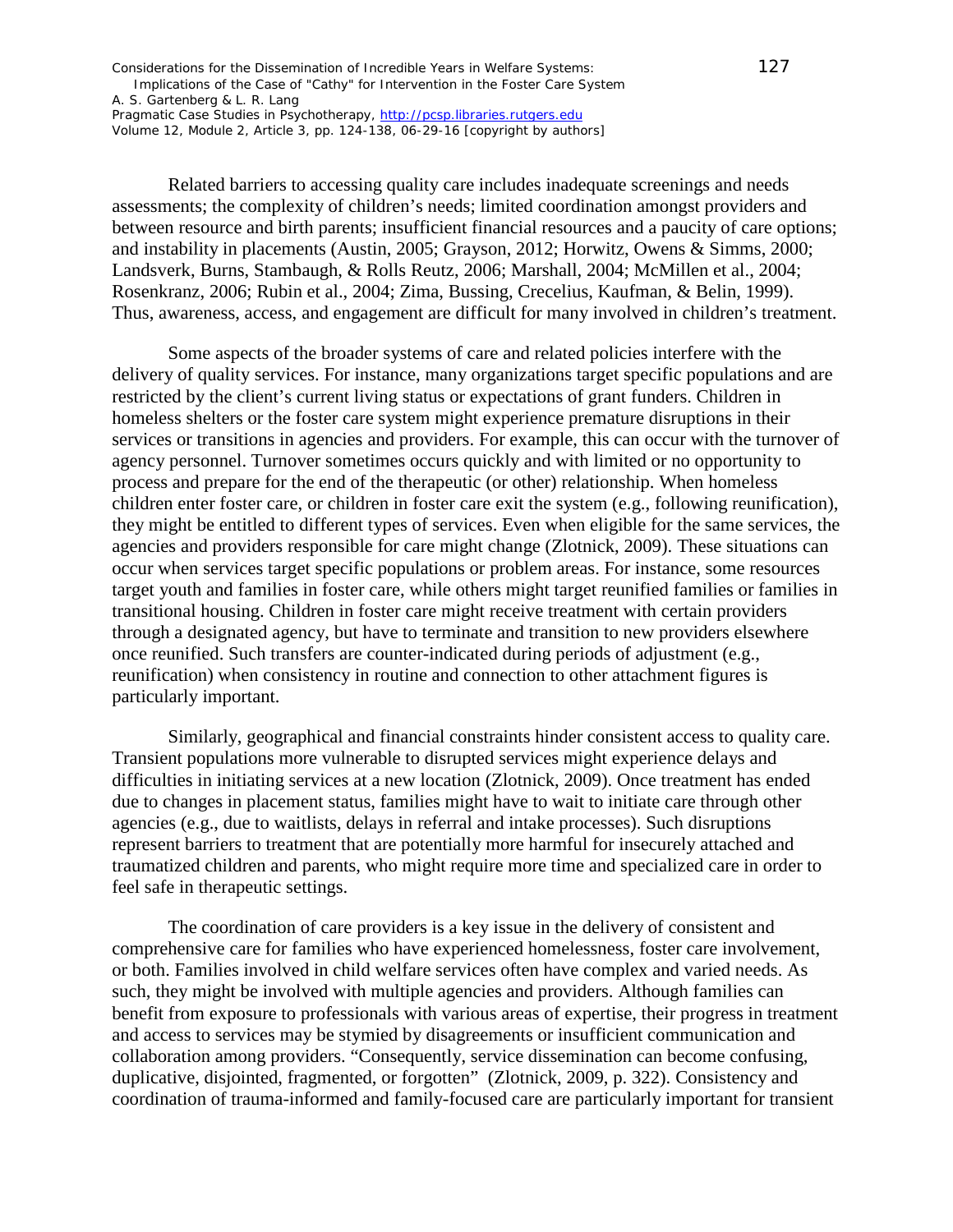populations for whom instability and abruptly severed relationships can exacerbate the impact of previous traumas and attachment injuries.

#### *Trauma-Informed Recommendations*

In light of the prevalence of mental health conditions and paucity of effective and accessible services for foster care youth, strategies for overcoming barriers and facilitating meaningful treatment must be considered. Broadly, systemic changes might be considered to ensure that treatment of youth in foster care or other welfare systems have access to comprehensive, long-term, and trauma-informed therapy (Zlotnick, 2009). This includes policylevel changes in the prevention and early intervention for at risk youth, enhanced assessments and screenings to identify youth in need and the appropriate level of care, and development of appropriate intervention options, which include educational and therapeutic programs for providers and caregivers.

At the policy-level, Zlotnick (2009) advocates for a careful evaluation of the labels and classifications as they focus intervention initiatives and determine eligibility for treatments. The high crossover between homelessness and foster care involvement reflects a tendency for multiple service providers to be connected to disadvantaged families in order to meet their various needs. The current system of service delivery often requires transitions between these providers and risks premature termination of some services and abrupt separation from familiar supports and attachment figures. The organization of systems of care and guidelines for funding might be reformed to promote more comprehensive, consistent, and continuous care to minimize disruptions in treatment and maximize long-term gains for families and children.

Policies governing the child welfare system impact risk, treatment, and outcome in important ways. Most notably, efforts to promote permanency of placements promise to minimize risk for youth in foster care and enable stability and continuity of care necessary to facilitate wellness. Placement changes elevate risk for a number of deleterious outcomes. The Northwest Foster Care Alumni Study (Pecora et al., 2005) found that placement stability was associated with a 22% reduction in negative mental health outcomes. Stability helps children to feel comfortable. Routines and familiarity can reduce anxiety and uncertainty by helping children to anticipate future events and feel safe. Stability is important for youth and can be promoted through trauma-informed care.

Recommendations for increasing access to and benefits from psychological services include the training of all providers and caregivers in trauma-informed practices and positive parenting skills. Trauma-informed care ensures sensitive identification and treatment of traumarelated needs while avoiding re-traumatization. It permits flexible adaptations that meet the complex needs of vulnerable and diverse populations including families involved in foster care or facing homelessness (Chadwick Trauma-Informed Systems Project; National Child Traumatic Stress Network, 2008). A trauma-informed child welfare system is "…one in which all parties involved recognize and respond to the varying impact of traumatic stress on children, caregivers, and those who have contact with the system. Programs and organizations within the system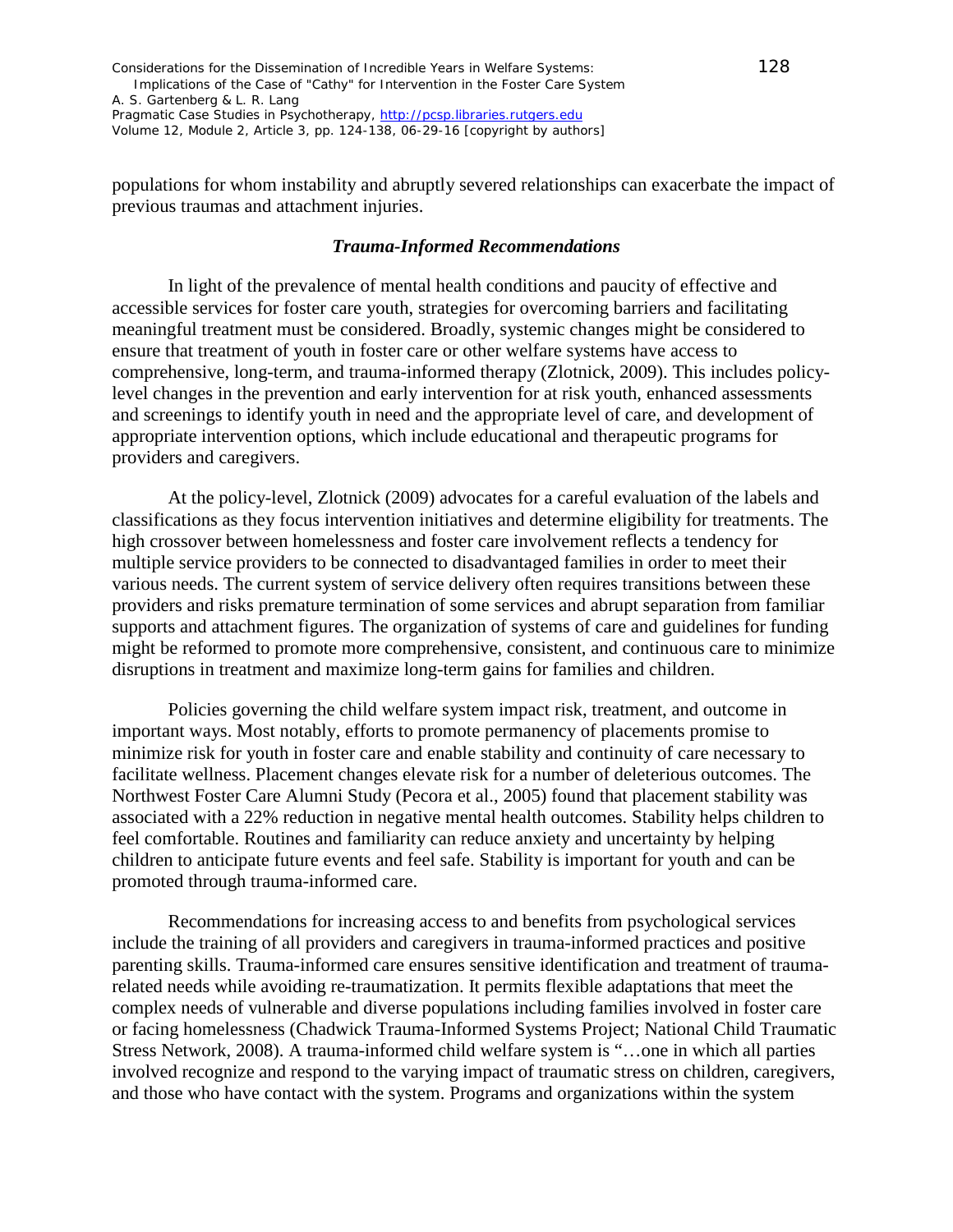| Considerations for the Dissemination of Incredible Years in Welfare Systems:      | 129 |
|-----------------------------------------------------------------------------------|-----|
| Implications of the Case of "Cathy" for Intervention in the Foster Care System    |     |
| A. S. Gartenberg & L. R. Lang                                                     |     |
| <i>Pragmatic Case Studies in Psychotherapy, http://pcsp.libraries.rutgers.edu</i> |     |
| Volume 12, Module 2, Article 3, pp. 124-138, 06-29-16 [copyright by authors]      |     |

infuse this knowledge, awareness, and skills into their organizational cultures, policies, and practices. They act in collaboration, using the best available science, to facilitate and support resiliency and recovery" (Klain & White, 2013, p. 5).

Trauma-informed recommendations for child welfare agencies include ongoing collaboration throughout and beyond activities, such as education, evaluation, and treatment. All stakeholders in a child's care (i.e., courts, attorneys, advocates, child welfare agencies, all service providers, parents, caregivers, and youth as developmentally appropriate) should participate in trainings focused on the impact of trauma, its manifestation, and proper treatments. All parties are expected to be aware of and/or involved in the evaluations of trauma-related needs and referrals for evidence-based, trauma-specific treatments. Intervention should begin as early as possible and continue as needed (Zlotnick, 2009) to address the underlying context and causes of trauma as well as manifested symptoms (Klain & White, 2013). Treatments are also expected to involve parents, caregivers, and related providers (e.g., child welfare workers) in order to provide necessary consultation, psychoeducation, and support. In order to help children most effectively, all child-serving systems must employ an "integrated community approach to ensure seamless delivery of services" (Klain & White, 2013, p. 11).

There is an increasing emphasis on family involvement in children's treatment. Including parents in interventions allows for the repair and restructuring of family relationships as well as skill building across family members. Caregiver involvement is essential for promoting maintenance and generalization of gains (Grayson, 2005; Virginia Commission on Youth, 2005). A comprehensive treatment program will develop caregivers' capacities to use positive parenting and adaptive life skills, and monitor the need to coordinate mental health and substance abuse services (Zlotnick, 2009). For transient families, the impact of the parents' health and the importance in their children's lives must be recognized (Zlotnick, 2009). Practitioners may view family involvement as an opportunity to empower disadvantaged individuals through collaborative assessment, treatment planning, intervention, and service evaluation (Grayson, 2012). Regardless of families' housing arrangements or child welfare involvement, birth parents should be included in these activities to the greatest extent possible (Grayson, 2012).

Trauma-informed practices can enhance service delivery at multiple levels through systemic or program-wide policies and strategies in the therapy room. A survey of program developers yielded a list of ten essential issues to address in evidence-based treatments for youth in foster care. These include: (1) promoting secure attachments, (2) affect regulation, (3) socialinterpersonal skills training, (4) parenting skills of caregivers, (5) working with multiple caregivers, (6) integrating/coordinating with social service agencies and child's social environment, (7) conducting trauma work around physical, sexual, and emotional abuse and neglect, (8) engaging in family work to improve relationships, (9) preparing for reunification, and (10) reducing family conflict (Baker, Brown, Schneiderman, Sharma-Patel, & Berrill, 2013).

Incredible Years was one of 5 programs that met all 10 criteria, and the only one of these 5 programs to have published positive findings on implementation with foster care youth (Baker et al., 2013). Extant literature on the delivery of IY in foster care systems yields promising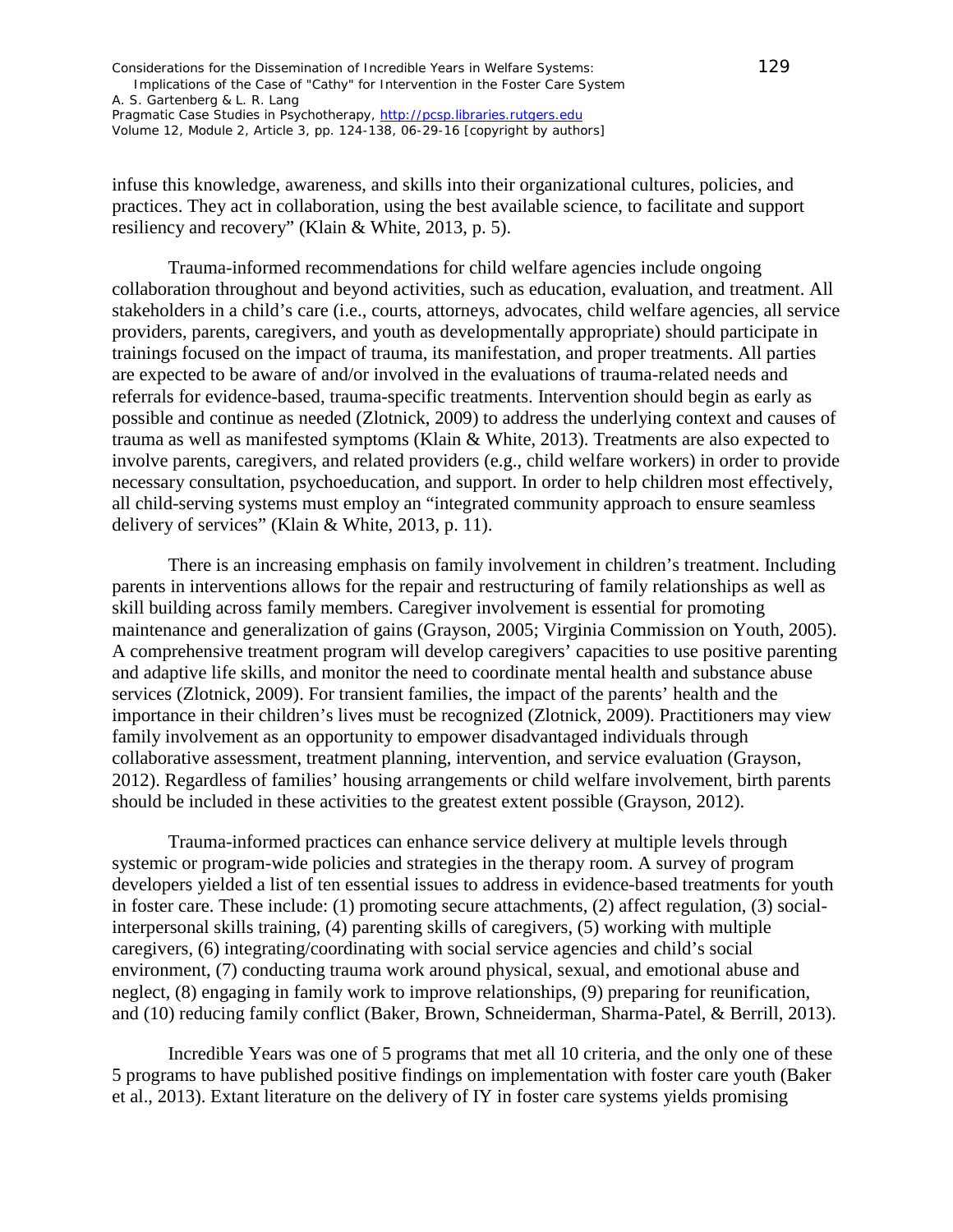Considerations for the Dissemination of Incredible Years in Welfare Systems: 130 Implications of the Case of "Cathy" for Intervention in the Foster Care System

A. S. Gartenberg & L. R. Lang *Pragmatic Case Studies in Psychotherapy*, [http://pcsp.libraries.rutgers.edu](http://pcsp.libraries.rutgers.edu/)

Volume 12, Module 2, Article 3, pp. 124-138, 06-29-16 [copyright by authors]

results. Studies in the United States and United Kingdom reveal benefits for children, birth parents, and foster caregivers. Programs including birth and/or foster parents decrease children's conduct symptoms and overall externalizing behavior (Bywater et al., 2010; Hutchings & Bywater, 2013; Linares, Montalto, Li, & Oza, 2006; Marcynyszyn, Maher, & Corwin, 2011; McDaniel, Braiden, Onyekwelu, Murphy, & Regan, 2011; Nilson, 2007). Preliminary research also revealed improved parenting skills and parental well-being as seen in increased empathy and social support, and decreased defensive responding, dysfunctional parent-child interactions, parental distress (Marcynyszyn et al., 2011), and foster parent depression (Bywater et al., 2010; Hutchings & Bywater, 2013). An early study evaluated IY and an additional co-parenting component that yielded valuable improvements in parenting and collaborative co-parenting (Linares et al., 2006). When measured, foster caregivers also reported satisfaction with the program and the benefits it conferred (Nilson, 2007). In general, the IY program confers important benefits when delivered as part of trainings for birth and foster parents. Findings suggest that IY can be used as an acceptable early intervention to help caregivers manage challenging behavior and potentially promote placement stability (Bywater et al., 2010).

# **INCREDIBLE YEARS PROGRAM AND ADAPTATIONS FOR HOMELESS AND FOSTER CARE YOUTH**

Below is a review of the components and adaptations of the IY program, including those used in the Case of Cathy, that are most promising for overcoming the aforementioned barriers to mental health care in homeless shelters and the foster care system.

#### *Advantages of the Core IY Program for Homeless and System-Involved Families*

The IY program is designed to maximize engagement, learning, and behavioral change in both parents and their children with various behavioral, social, and emotional difficulties. It is comprehensive in its foci on multiple areas of functioning and promotes generalization of gains across home, school, and social contexts (Webster-Stratton & Reid, 2003). The program is an efficacious early intervention for youth demonstrating conduct problems and other externalizing behaviors and can be adjusted to meet the developmental needs of children ages 0-12.

IY employs social learning and cognitive-behavioral frameworks to systematically foster development of the self-regulation and interpersonal skills necessary to manage behavior and emotion, and to engage with others adaptively in order to seek help, solve problems, and build relationships. The core content of the parent program addresses these problem areas by strengthening family relationships and support networks, and building parent capacities to establish routines and utilize effective and non-punitive behavior management strategies (Webster-Stratton & Reid, 2010). The multimodal format of sessions (e.g., discussion, live modeling, video modeling, goal-setting, practice, and child behavior charts) and simultaneous involvement of parents and children enhances a sense of competence and mastery. All these components promote observable change within relationships and in each person's own skill sets.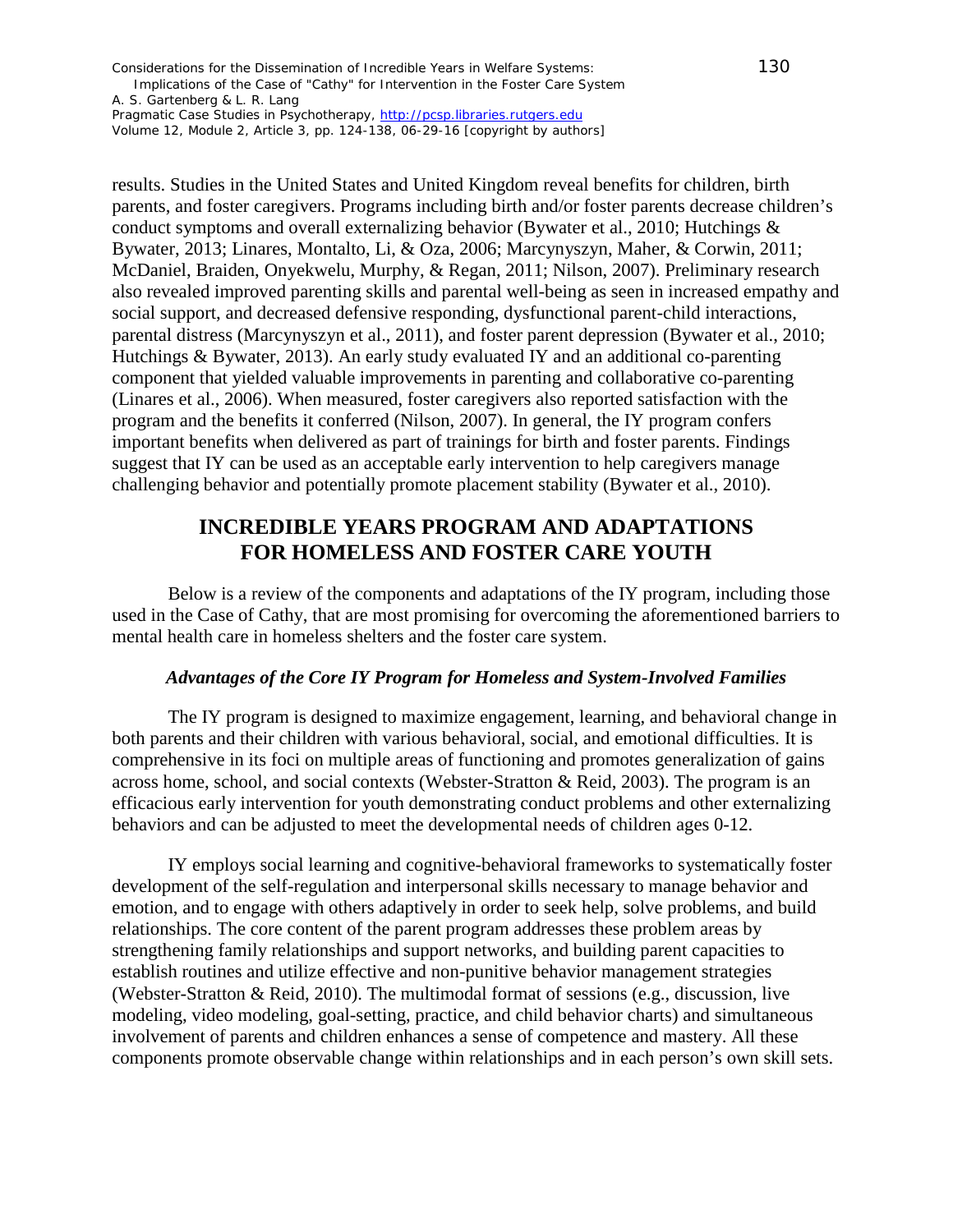Considerations for the Dissemination of Incredible Years in Welfare Systems: 131 Implications of the Case of "Cathy" for Intervention in the Foster Care System

A. S. Gartenberg & L. R. Lang *Pragmatic Case Studies in Psychotherapy*, [http://pcsp.libraries.rutgers.edu](http://pcsp.libraries.rutgers.edu/)

Volume 12, Module 2, Article 3, pp. 124-138, 06-29-16 [copyright by authors]

Particular features of the IY program facilitate parent engagement and skill generalization. Most notably, collaboration is central to IY. The group leaders can actively seek members' perspectives and strive to balance collaboration with teaching. Members are encouraged to establish their own goals, identify strategies that appeal to and work for them, and self-monitor throughout each week. Leaders provide guidance and information about child development, parenting skills, and emotion regulation, but after seeking input and ideas from parents (Webster-Stratton & Reid, 2012). This is crucial for parents who are mandated to participate in the program (Webster-Stratton & Reid, 2012), like Cathy's mother and other group members who completed IY to fulfill the shelter's parenting class requirement. This is similarly vital for parents involved in the child welfare system who might be resistant to participating in required programs or working with leaders who appear to be part of the system.

Other aspects of the intervention facilitate engagement and skill generalization. Leaders consistently communicate their support and positive expectations for change and encourage members to support each other. Leaders consult with parents weekly, and ask parents to make buddy calls, wherein pairs of parents contact each other to review progress toward goals and provide encouragement. Supportive relationships between leaders and members can be particularly important for parents like Ms. Z, or parents involved in the foster care system (Webster-Stratton & Reid, 2012). Parents with family histories of problematic interpersonal or emotional patterns can experience doubt in their abilities to break from detrimental cycles and create change within their families (Webster-Stratton & Reid, 2012). Encouragement and consistent positive regard can be expected to increase self-efficacy and empowerment as well as engagement in treatment.

These core features of the IY program address many of the areas outlined by Baker and colleagues (2013). For instance, they teach children and parents skills for emotion regulation, relationship improvement, and conflict resolution. Caregivers learn parenting skills to promote their children's skill acquisition and usage and improve the parent-child dynamic. The IY program also meets broader recommendations for trauma-informed care, including opportunities for early intervention, family involvement, and collaborative and flexible approaches that are culturally sensitive and personally relevant. Additional adaptations to the IY program can target the remaining trauma-informed recommendations. These are discussed below in a review of the Case of Cathy and literature on IY in the child welfare system.

#### *IY Adaptations in the Case of Cathy*

Rogers, Bobich, and Heppell (2016) described trauma-informed adaptations to the IY program as well as modifications recommended for treatments within the child welfare system (Webster-Stratton & Reid, 2012). Building on the standard program, the group leaders sought to implement treatment flexibly but within fidelity to ultimately foster significant growth in Cathy and Ms. Z. The leaders' approach to implementation in the transitional housing shelter enabled them to overcome barriers to access and address key areas in treatment.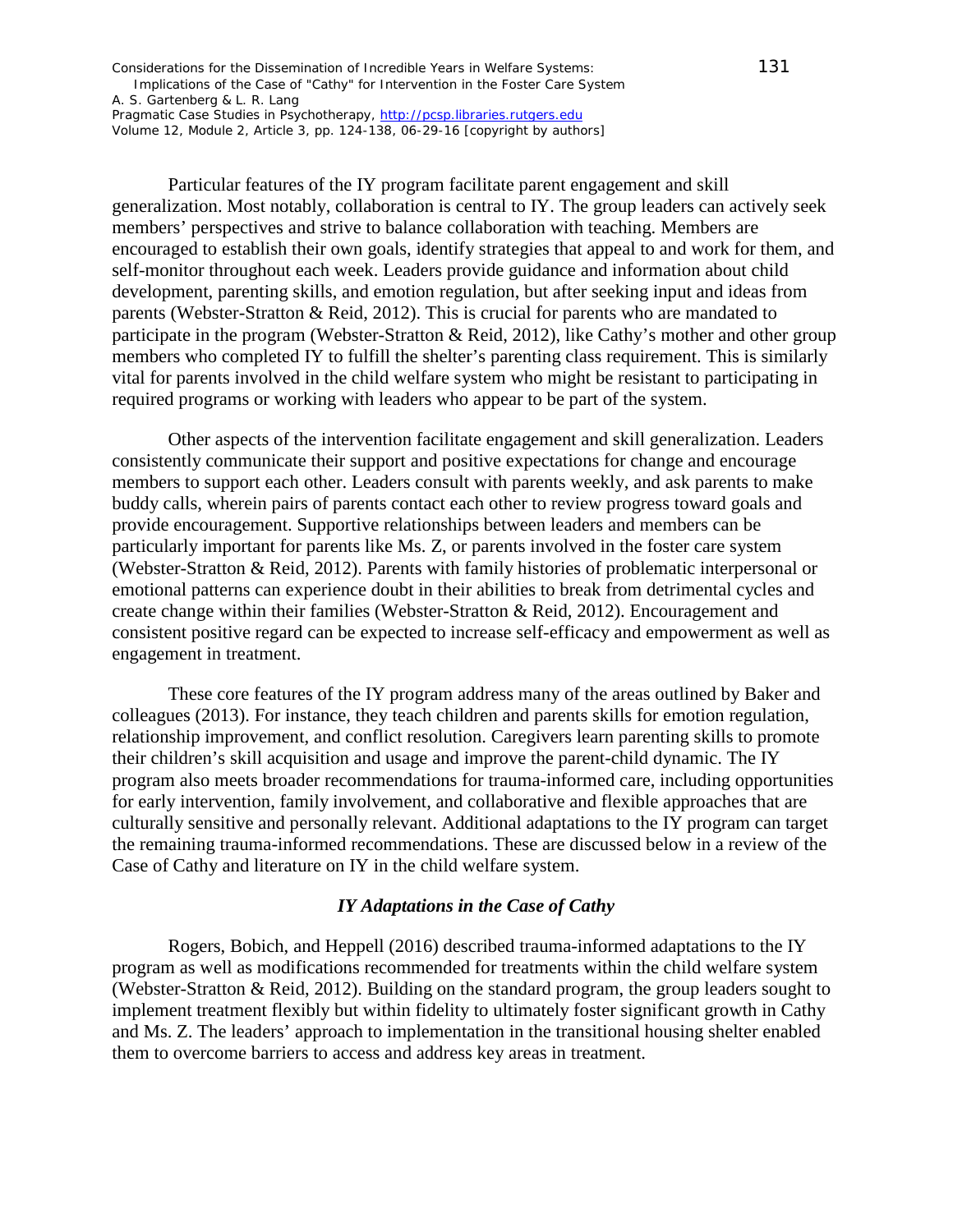Considerations for the Dissemination of Incredible Years in Welfare Systems: 132 Implications of the Case of "Cathy" for Intervention in the Foster Care System

A. S. Gartenberg & L. R. Lang

*Pragmatic Case Studies in Psychotherapy*, [http://pcsp.libraries.rutgers.edu](http://pcsp.libraries.rutgers.edu/) Volume 12, Module 2, Article 3, pp. 124-138, 06-29-16 [copyright by authors]

Rogers and colleagues (2016) described efforts to ensure that shelter residents could access services. They removed barriers associated with financial limitations, transportation, childcare, and other life stresses (Webster-Stratton & Reid, 2013). Most importantly, group leaders went into the shelter to deliver the treatment rather than requiring residents to come to the clinic. Further, they led parent and child groups concurrently and provided childcare for ineligible young children to enable parents to attend and benefit from services. Additionally, the group leaders accommodated inevitable changes related to housing status, by creating an open group format in which members could join the program when entering the shelter or leave when moving elsewhere. Although leaders could not provide the continuous, long-term care as desired, the flexibility in membership provided opportunities for members to access IY to the extent possible.

Many efforts were made to encourage participation and create a safe environment. Participation in treatment was incentivized in several ways. In addition to the convenience of inshelter treatment and childcare, participation met shelter requirements for parenting classes, members were provided with meals, and children were provided tangible rewards for goal achievement (Rogers et al., 2016). Group leaders demonstrated outstanding efforts to connect and be present with participants through weekly check-ins before or after sessions and home visits. Such consistency demonstrated genuinely compassionate care that facilitated the rapportbuilding necessary for treatment gains. Similar mistrust or uncertainty was seen in Cathy, who appeared withdrawn from initial sessions and appeared reluctant to participate actively at times. Extended playtime was provided to help her to feel more comfortable with the group environment (Rogers et al., 2016).

The IY group facilitators also employed trauma-informed strategies to overcome barriers related to parent and child engagement, as seen in "tardiness and unfocused participation" (Rogers et al., 2016, p. 60). Building on the collaborative nature of IY, group leaders incorporated recommendations for implementation of IY with families involved in child welfare services (Webster-Stratton & Reid, 2012). They responded sensitively to parents' trauma reactions (Rogers et al., 2016). For example, facilitators recognized that many parents were triggered by the pre-treatment administration of the Detailed Assessment of Posttraumatic Stress (DAPS, Briere, 2001). As a result, they invited open discussion about the assessment and the clinicians' decision to withdraw the DAP from the post-treatment assessment battery (Rogers et al., 2016). The responsiveness and sensitivity of clinicians in such decisions and discussions reflected their trauma-informed commitment to creating a safe environment and prioritizing the best interests of the members above all else in treatment planning and evaluation. The parents reported feeling heard and validated by the leaders' management of these aspects of the treatment.

Other trauma-informed practices utilized in the case include psychoeducation on trauma and discussion of its impact on their daily lives, and coordination of referrals for affordable trauma-focused therapy for parents in need (Rogers et al., 2016). Additionally, the advanced parenting program was delivered by extending treatment to meet parents' own needs related to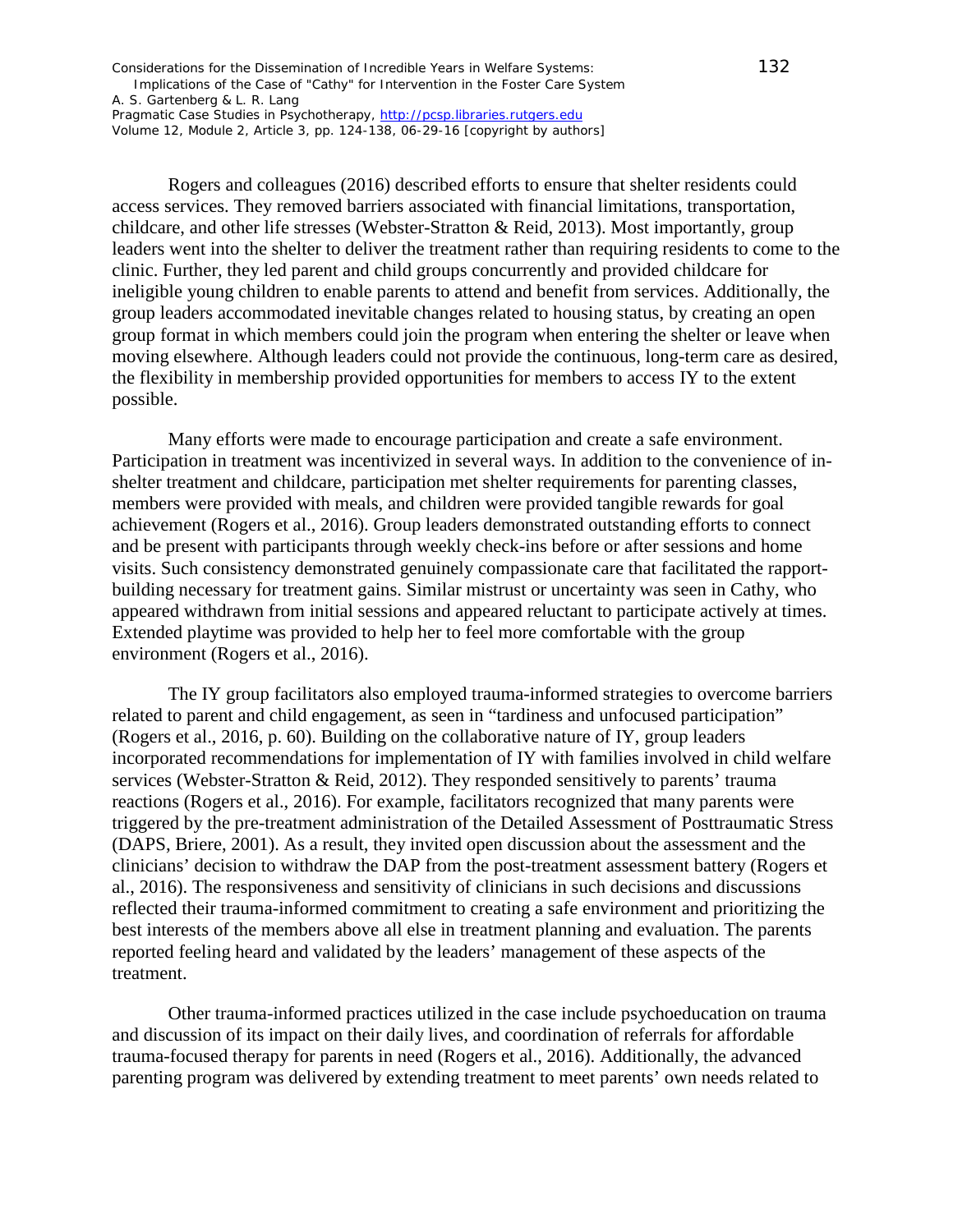| Considerations for the Dissemination of Incredible Years in Welfare Systems:      | 133 |
|-----------------------------------------------------------------------------------|-----|
| Implications of the Case of "Cathy" for Intervention in the Foster Care System    |     |
| A. S. Gartenberg & L. R. Lang                                                     |     |
| <i>Pragmatic Case Studies in Psychotherapy, http://pcsp.libraries.rutgers.edu</i> |     |
| Volume 12, Module 2, Article 3, pp. 124-138, 06-29-16 [copyright by authors]      |     |

emotion regulation. Fundamental parenting skills were reinforced through the use of all available video modeling clips and additional opportunities for role plays and rehearsal of skills.

These extra efforts of leaders to communicate and connect with members also provided opportunities to support parents, who despite receptiveness to treatment, struggle to practice skills learned in the group sessions. Home visits with one parent group leader and one child group leader provided opportunities for observation and discussion of progress and barriers to implementation. Leaders facilitated practice of skills and provided meaningful in-vivo feedback. They reinforced skills by incorporating IY visual aides (e.g., behavior charts, relaxation and coping skill sheets, and cue cards); and they collaborated to develop more "positive family living structure" (e.g., organization and routine) that encouraged skill usage (Rogers et al., 2016, p. 53).

Leaders collaborated consistently with parents, as well as with each other, in order to monitor the fidelity of their treatment and share information to aid in treatment planning. Home visits and parent consultation offered support as well as cohesion. Leaders of each program consulted to review the course of their group treatment. The four leaders of the parent and child programs collaborated to review progress and treatment considerations, and also sought training and supervisory consultation from an IY certified trainer (Rogers et al., 2016). This reflects trauma-informed practices of supporting all providers and parties involved in the care of traumaexposed youth (Klain & White, 2013).

Adaptations for children involved in the child welfare system include the increased emphasis on emotions (Webster-Stratton & Reid, 2012). For instance, extra time can be devoted to teaching emotion identification, normalizing the experience of a range of emotions, and promoting awareness of physical, cognitive, and behavior patterns associated with emotions. Facilitators might pay particular attention to positive emotions, which are less often recognized in youth involved in the child welfare system. In discussing anger, children are taught that all emotions are acceptable and normal, but adaptive management of emotions is important. They also learn that the experience of a negative emotions, like anger, is not mutually exclusive from love. Parents can be angry and still love their children, but aggressive displays of emotion (e.g, abuse) are unacceptable.

In the Case of Cathy, puppets were used to demonstrate the impact and reparation of an angry outburst. Although Cathy appeared startled during a dramatic exchange with puppets, she observed how people might apologize and repair relationships after misbehavior and how people might recover from and forgive the unsettling behaviors of others. Cathy witnessed a discussion on how to recognize inappropriate or harmful expressions of emotions, consider the impact of behavior on others, and apply more adaptive problem solving and conflict resolution strategies.

Children with trauma histories and insecure attachments might struggle with separations and reunifications. To increase Cathy's sense of safety in the group setting, her older sister was included. Group leaders also used core IY strategies that are particularly valuable for insecurely attached children, namely, the development of routines for the beginning, middle, and end of sessions. The leaders extended the playtimes to further contribute to the sense of safety and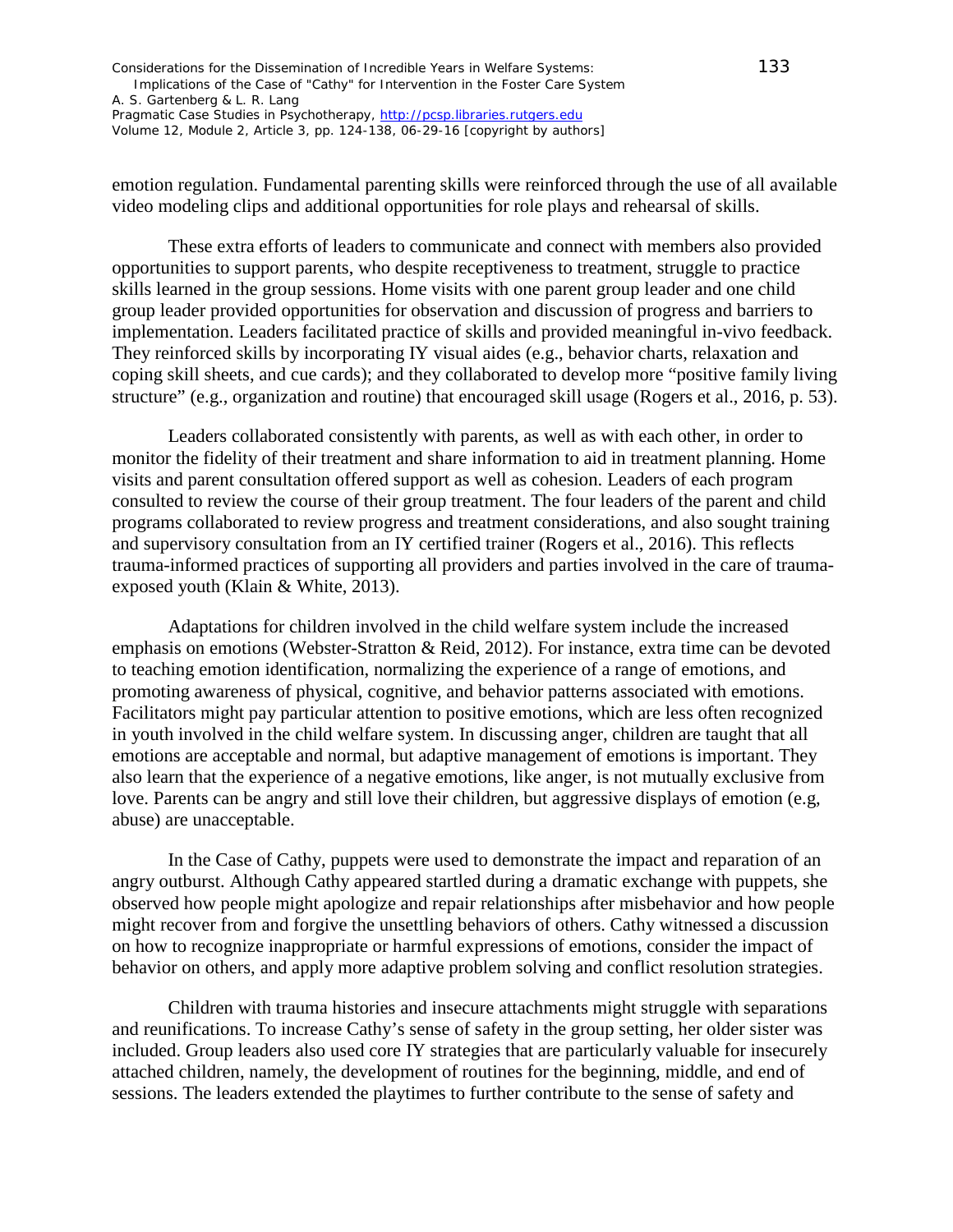| Considerations for the Dissemination of Incredible Years in Welfare Systems:      | 134 |
|-----------------------------------------------------------------------------------|-----|
| Implications of the Case of "Cathy" for Intervention in the Foster Care System    |     |
| A. S. Gartenberg & L. R. Lang                                                     |     |
| <i>Pragmatic Case Studies in Psychotherapy, http://pcsp.libraries.rutgers.edu</i> |     |
| Volume 12, Module 2, Article 3, pp. 124-138, 06-29-16 [copyright by authors]      |     |

relationship building, but structured in-session routines helping children settle into group sessions and prepare for the end of sessions and treatment. Leaders provided opportunities for planned goodbyes, which can serve as corrective experiences for youth who have moved or changed providers abruptly and often. Rogers and colleagues (2016) described how termination was processed and how graduation enabled the families to celebrate accomplishments.

In their adaptation of the IY program, Rogers and colleagues (2016) addressed a number of content areas identified as vital for the treatment of foster care youth, who share experiences and exhibit psychological symptoms similar to those displayed by Cathy. For instance, through these trauma-informed adaptations derived from the child welfare literature, the group leaders addressed attachment and adaptive family functioning, processing of and attention to trauma, and preparation for transitions. This implementation of the IY program also meets broader recommendations for trauma-informed care, including flexible service delivery to the greatest extent possible and the promotion of collaborative, empowering, and comprehensive care.

#### *Additional IY Adaptations in the Child Welfare and Foster Care Literature*

Additional trauma-informed recommendations can enhance care for youth like Cathy, or families in other placements. Families with different living and custody arrangements might require different supports. For instance, education and collaboration amongst all providers can be advantageous to youth in the foster care system. Additional service providers, such as teachers and caseworkers, might participate in consultation or concurrent IY programs. Parents without custody of their children may have limited opportunities to practice skills learned in IY groups and foster caregivers might not receive the recommended dosage of the IY treatment. However, the training of individuals who supervise visits of birth parents and their children who are living in foster care placements and caseworkers can promote skill acquisition and generalization, thus, maximizing the growth and wellness of children and caregivers, and ideally, placement stability.

As an example, visitation supervisors trained in IY can collaborate with implementers and birth parents to focus on targeted goals. With knowledge of the program, they can more effectively guide parents in their efforts to use positive parenting practices and strengthen attachments during visits. Similarly, child welfare workers conducting home visits can use manualized IY materials to deliver interventions to caregivers. In these arrangements, different tasks might be assigned as homework (e.g., practice skills in adult relationships, reading chapters or viewing videos from IY materials). Increased collaboration and competency across providers is expected to confer the greatest benefits to caregivers and children alike.

### **SUMMARY**

The Case of Cathy raises issues related to the common experiences of adversity and barriers to the treatment of families in transitional housing and the child welfare system. Histories of trauma and instability increase risk for a range of behavioral, social, and emotional difficulties that impact functioning across settings. Rogers and colleagues (2016) offer rich and detailed insights into the nuances of trauma-informed adaptations and treatment planning. They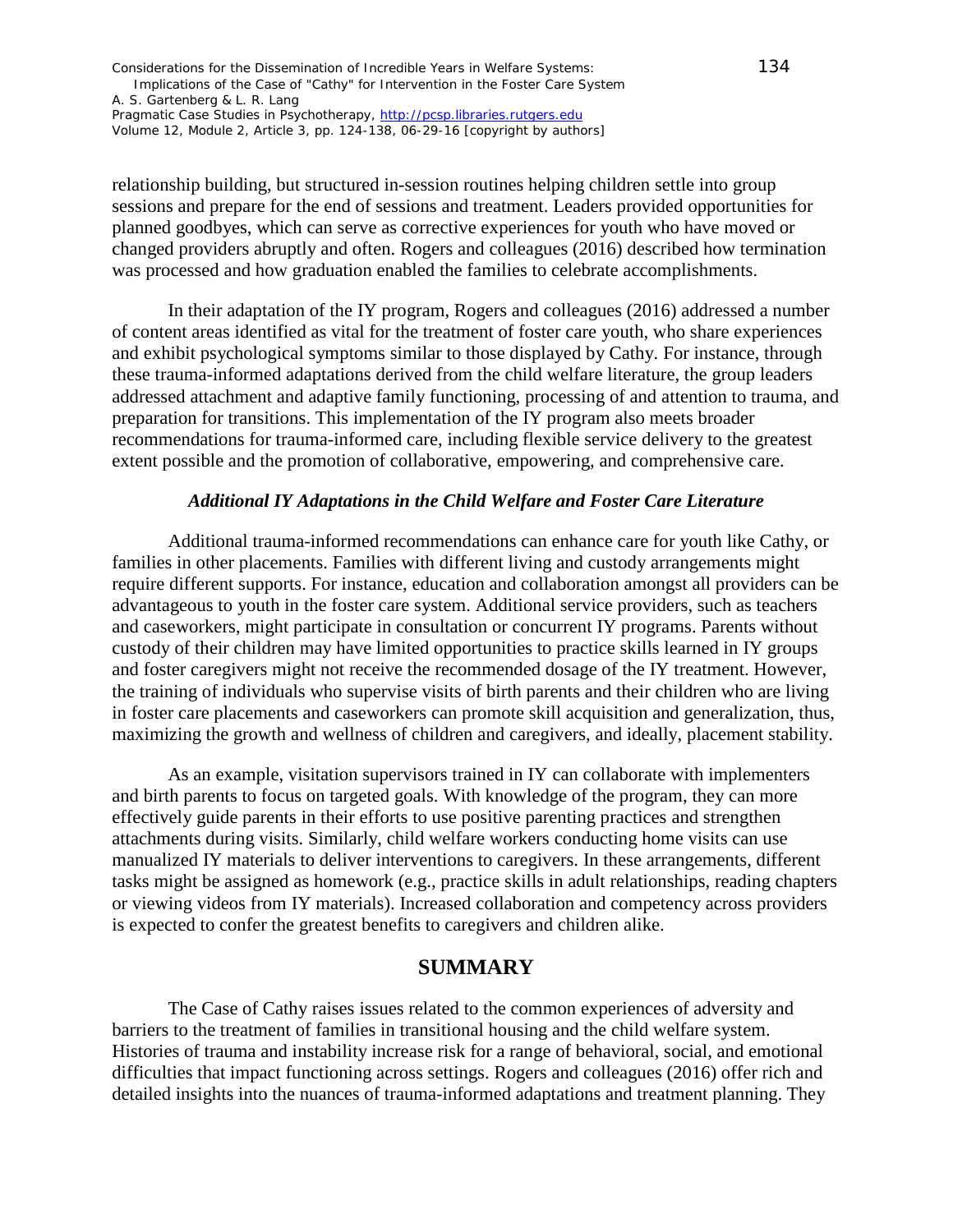Considerations for the Dissemination of Incredible Years in Welfare Systems: 135 Implications of the Case of "Cathy" for Intervention in the Foster Care System A. S. Gartenberg & L. R. Lang *Pragmatic Case Studies in Psychotherapy*, [http://pcsp.libraries.rutgers.edu](http://pcsp.libraries.rutgers.edu/) Volume 12, Module 2, Article 3, pp. 124-138, 06-29-16 [copyright by authors]

demonstrate ways to personalize treatment within the confines of a structured shelter and social services system, and translate recommendations in the literature into a meaningful and inspiring account of effective treatment for vulnerable populations in complex natural settings.

The Case of Cathy raises important issues about the common experiences of disadvantaged families within welfare systems. These challenges highlight the prevalence of psychological problems and the need for easily accessible and high quality services. Characteristics of these families and the systems within which they are served present challenges that must be overcome through the sensitive integration of trauma-informed practices. These include widespread education about trauma and evidence-based practices, special attention to creating safe environments and trusting relationships, and flexible efforts to reduce financial and other pragmatic burdens. Rogers and colleagues' (2016) account of IY in a transitional housing shelter reflect these broader issues that necessitate system-wide reform and individualized treatment, and illustrate how providers can promote wellness of youth, like Cathy, with personal and family histories of transience and trauma.

### **REFERENCES**

- Anooshian, L. J. (2005). Violence and aggression in the lives of homeless children: A review. *Aggression and Violent Behavior, 10*, 129–152.
- Aratani, Y. (2009). Homeless children and youth: Causes and consequences. New York: National Center for Children in Poverty, Columbia University. Retrieved from http://nccp.org/publications/pdf/text\_888.pdf
- Austin, L. (2005). Unlocking mental health services for youth in care. *Children's Voice, 14*(3), 6- 13.
- Baker, A. J. K., Brown, E., Schneiderman, M., Sharma-Patel, K., & Berrill, L. M. (2013). Application of evidence-based therapies to children in foster care: A survey of program developers. *APSAC Advisor, 27*(1), 27-34.
- Briere, J. (2001). *Detailed Assessment of Posttraumatic Stress (DAPS)*. Odessa, Florida: Psychological Assessment Resources.
- Burns, B. J., Phillips, S. D., Wagner, H. R., Barth, R. P., Kolko, D. J., Campbell, Y., & Landsverk, J. (2004). Mental health need and access to mental health services by youths involved with child welfare: A national survey. *Journal of the American Academy of Child & Adolescent Psychiatry*, *43*(8), 960-970.
- Bywater, T., Hutchings, J., Linck, P., Whitaker, C., Daley, D., Yeo, S. T., & Edwards, R. T. (2011). Incredible Years parent training support for foster carers in Wales: a multi‐centre feasibility study. *Child: care, health and development*, *37*(2), 233-243.
- Chadwick Trauma-Informed Systems Project. (2013). *Creating trauma-informed child welfare systems: A guide for administrators (2nd ed.).* San Diego, CA: Chadwick Center for Children and Families
- Children's Bureau. (2005). *The AFCARS (Adoption and Foster Care Analysis and Reporting System) Report.* Retrieved from http://www.acf.hhs.gov/programs/cb/publications/afcars/report9.pdf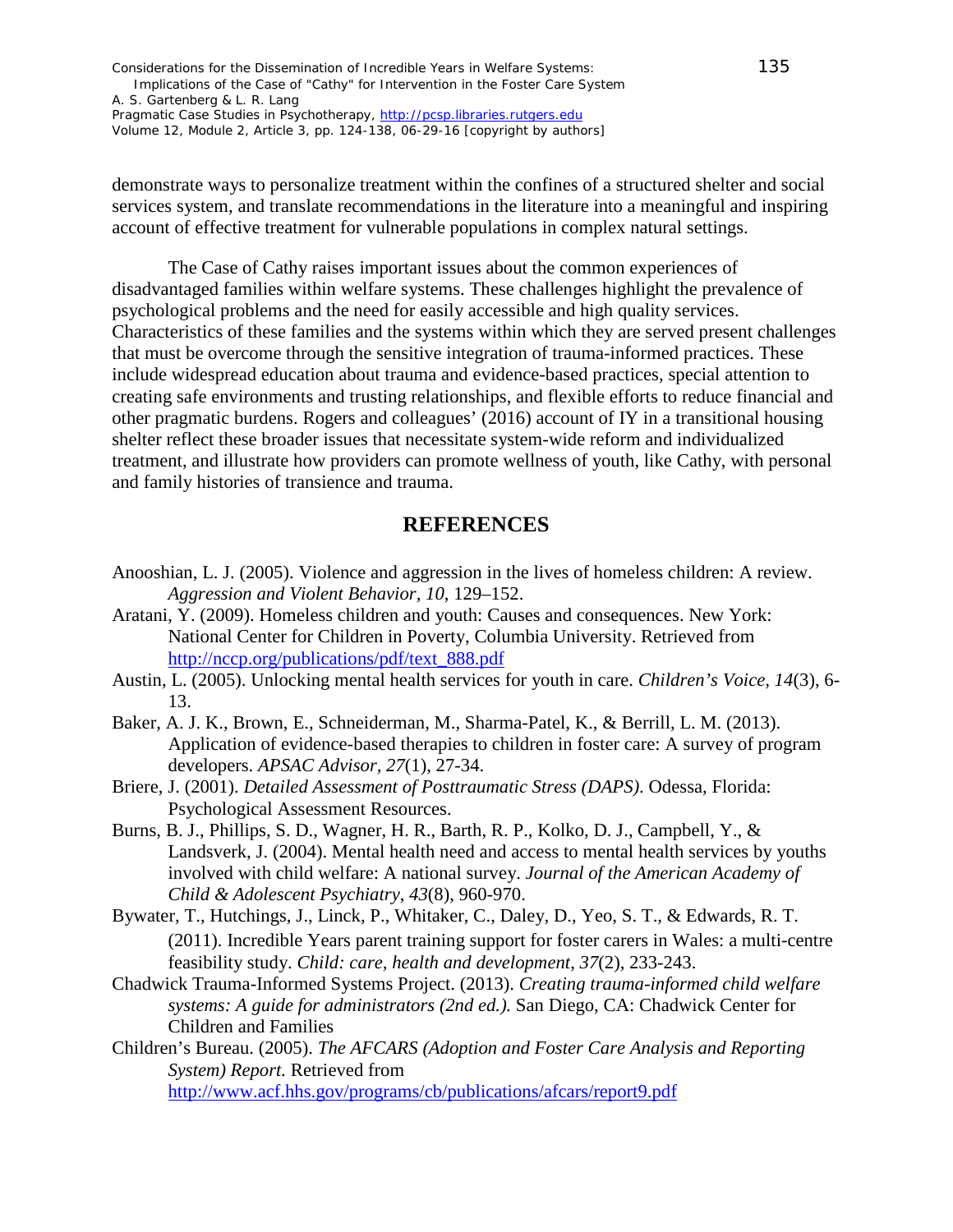Considerations for the Dissemination of Incredible Years in Welfare Systems: 136 Implications of the Case of "Cathy" for Intervention in the Foster Care System A. S. Gartenberg & L. R. Lang

*Pragmatic Case Studies in Psychotherapy*, [http://pcsp.libraries.rutgers.edu](http://pcsp.libraries.rutgers.edu/) Volume 12, Module 2, Article 3, pp. 124-138, 06-29-16 [copyright by authors]

- Cosgrove, S., Frost, C., Chown, R., & Anam, T. (2013, May). *Strengthening health outcomes for foster care children.* Madison, WI: Wisconsin Department of Chkldren and Families. Retrieved from: http://www.lafollette.wisc.edu/images/publications/workshops/2013- DCF-DHS.pdf
- Culhane, J. F., Webb, D., Grim, S., & Metraux, S. (2003). Prevalence of child welfare services involvement among homeless and low-income mothers: A five-year birth cohort study. *Journal of Sociology & Social Welfare*, *30*, 79-95.
- Ehrle, J., & Geen, R. (2002). Kin and non-kin foster care—findings from a national survey. *Children and Youth Services Review*, *24*(1), 15-35.
- Ehrle, J., Geen, R., & Clark, R. (2001). *Children cared for by relatives: Who are they and how are they faring?* New Federalism: National Survey of America's Families, Series B, No. B-28. Assessing the New Federalism: An Urban Institute Program to Assess Changing Social Policies.
- Grayson, J. (2012). Mental health needs of foster children and children at risk of removal. *American Psychological Association Children, Youth, and Families Office Newsletter.*
- Horwitz, S., Owens, P., & Simms, M. (2000). Specialized assessments for children in foster care. *Journal of the American Academy of Pediatrics, 106,* 59-66.
- Huber, J., & Grimm, B. (2004). Child & family services reviews, part V: Most states fail to meet the mental health needs of foster children. *Youth Law News*, *25*(4), 1-13.
- Hutchings, J., & Bywater, T. (2013). Delivering the Incredible Years parent programme to foster carers in Wales: Reflections from group leader supervision. *Adoption & Fostering*, *37*(1), 28-42.
- Klain, E. J., & White, A. R. (2013). *Implementing trauma-informed practices in child welfare.*  ABA Center on Children and the Law: State Policy and Reform Center. Retrieved from: http://childwelfaresparc.org/wp-content/uploads/2013/11/Implementing-Trauma-Informed-Practices.pdf
- Kortenkamp, K., & Ehrle, J. (2002). *The well-being of children involved with the child welfare system: A national overview.* New Federalism: National Survey of America's Families, Series B, No. B-43. Assessing the New Federalism: An Urban Institute Program To Assess Changing Social Policies.
- Landsverk, J. A., Burns, B. J., Stambaugh, L. F. & Rolls Reutz, J. A. (2006, February). Mental health care for children and adolescents in foster care: Review of research literature. *Casey Family Programs.* 9-30. Retrieved from http:// www.casey.org/Resoures/Publications/pdf/ MentalHealthCareChildren.pdf
- Lee, B. A., Tyler, K. A., & Wright, J. D. (2010). The new homelessness revisited. *Annual Review of Sociology*, *36*, 501-521.
- Linares, L. O., Montalto, D., Li, M., & Oza, V. S. (2006). A promising parenting intervention in foster care. *Journal of Consulting and Clinical psychology*, *74*(1), 32.
- Marcynyszyn, L. A., Maher, E. J., & Corwin, T. W. (2011). Getting with the (evidence-based) program: An evaluation of the Incredible Years Parenting Training Program in child welfare. *Children and Youth Services Review*, *33*(5), 747-757.
- Marshall, A.W. (2004, Winter). A system of care: Meeting the mental health needs of children in foster care. *Mental Health in Child Welfare,* 19-23.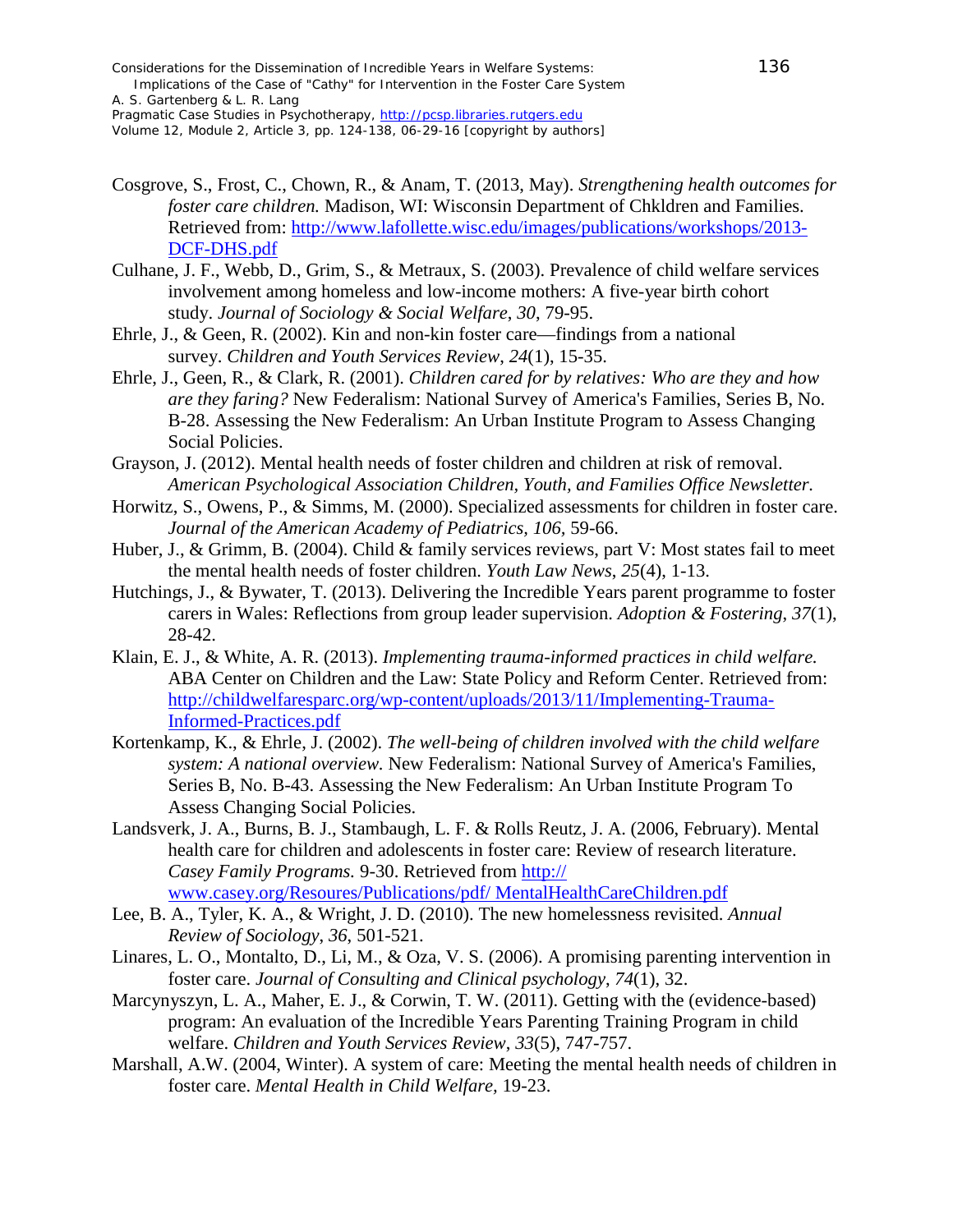*Pragmatic Case Studies in Psychotherapy*, [http://pcsp.libraries.rutgers.edu](http://pcsp.libraries.rutgers.edu/) Volume 12, Module 2, Article 3, pp. 124-138, 06-29-16 [copyright by authors]

- McDaniel, B., Braiden, H. J., Onyekwelu, J., Murphy, M., & Regan, H. (2011). Investigating the effectiveness of the Incredible Years basic parenting programme for foster carers in Northern Ireland. *Child Care in Practice*, *17*(1), 55-67.
- McMillen, J., Scott, L.D., Zima, B.T., Ollie, M.T., Munson, R., Spitznagel, E. (2004). Use of mental health services among older youths in foster care. *Psychiatric Services, 55,* 811- 817.
- Menke, E. (1998). The mental health of homeless school-age children. *Journal of Child and Adolescent Psychiatric Nursing, 11,* 87-98.
- National Center on Family Homelessness. (1999). *Homeless children: America's newest outcasts.* Newton, MA: Author.
- National Center on Family Homelessness. (2011). America's youngest outcasts 2010. Newton, MA: Author. Retrieved from

http://www.homelesschildrenamerica.org/media/NCFH\_AmericaOutcast2010\_web.pdf

- National Center on Family Homelessness. (2009). *America's youngest outcasts: State report card on child homelessness.* Newton, MA: Author. Retrieved from: http://www.canatx.org/CAN-Research/Reports/2009/rc\_full\_report.pdf
- National Child Traumatic Stress Network. (2008). National child traumatic stress network resources. Retrieved from: http://www.nctsn.org
- Neiheiser, L. M. (2015). Students in foster care: Individualized school-based supports for successful lives. *School Psychology Forum, 9*(1), 21-31.
- Nilsen, W. (2007). Fostering futures: A preventive intervention program for school-age children in foster care. *Clinical Child Psychology and Psychiatry*, *12*(1), 45-63.
- Obradović, J. (2010). Effortful control and adaptive functioning of homeless children: Variablefocused and person-focused analyses. *Journal of Applied Developmental Psychology*, *31,*  109-117.
- Pecora, P. R., Jensen, P. S., Romanelli, L. H., Jackson, L. J., & Ortiz, A. (2009). Mental health services for children placed in foster care: An overview of current challenges. *Child Welfare, 88*(1), 5-26.
- Pecora, P. J., Kessler, R. C., Williams, J., O'Brien, K., Downs, A. C., English, D., White, J., Hirpi, E., White, C. R., Wiggins, T., & Holmes, K. E. (2005). Improving family foster care: Findings from the Northwest foster care alumni study. Seattle, WA: Casey Family Programs. Retrieved from:

http://www.casey.org/media/AlumniStudies\_NW\_Report\_FR.pdf

- Pilowsky, D. (1995). Psychopathology among children placed in family foster care. *Psychiatric Services, 46*, 906–910.
- Rogers, K.C., Bobich, M., & Heppell, P. (2016). The impact of implementing an "Incredible Years" group within a family living unit in a transitional living shelter: The case of "Cathy." *Pragmatic Case Studies in Psychotherapy, 12*(2), Article 1, 65-112. Available: pcsp.libraries.rutgers.edu
- Rosenkranz, B. (April 2006). *Information packet: Mental health care issues for children and youth.* New York: National Resource Center for Family-Centered Practice and Permanency Planning. Retrieved from http://www.hunter.cuny.edu/socwork/nrcfcpp/downloads/information\_packets/ mental\_health\_care\_issues.pdf